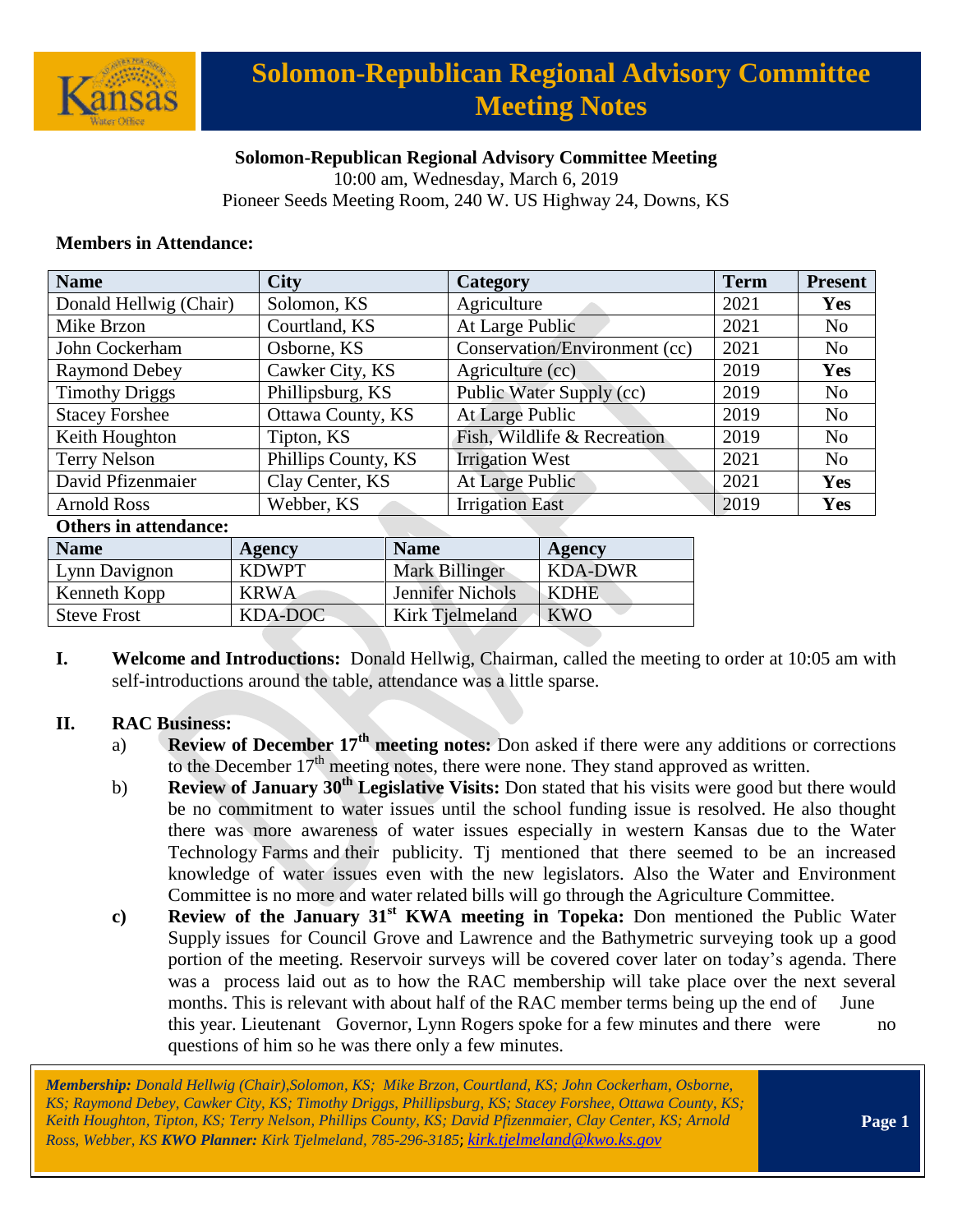

- **III. Update from the Kansas Rural Water Association (KRWA):** Ken Kopp made this presentation and the presentation is available [here.](https://kwo.ks.gov/docs/default-source/regional-advisory-committees/solomon-republican-rac/solomon-republican-rac-presentations/krwatidbits.pdf?sfvrsn=be018514_2) The KRWA has been around for more than 50 years and its mission is to educate and provide leadership to water and wastewater utilities in Kansas. Outreach through publications, print and social media to accomplish this. KRWA is a 501c3 company a seven member board and 17 employees with their main office in Seneca. KRWA currently has 484 municipalities that it provides technical support to, ex. GIS mapping. Since 1992 a total of 2,098 water loss surveys have been conducted locating more than 6.8 billion gallons on an annual basis with a value over \$15 million. KRWA is also partially funded by KWO and the Kansas Department of Health and Environment. KRWA produces an annual report that can be found [here.](https://www.krwa.net/) Training of operators is a good portion of what they do with over 110 days of training in 2018 and nearly 7,000 participants. Sampling of waste ponds is a necessary job but is not a highly sought after positon. Their staff is also very capable of helping a city or utility design a website. One of their big outreach events is the annual conference which will draw over 1,000 people and hundreds of vendors. KRWA also uses their weekly e-news, which Ken produces, to keep Kansans informed on water issues. He encouraged everyone to subscribe which can be done [here.](https://krwa.net/enews) The idea of getting Osborne RWD #2 in contact with KRWA was brought up to help them resolve their water issue.
- **IV. Update from KWO on RAC Membership:** Tj led this discussion with a display of the RAC member contact information sheet that lists term of service. We have about half of the RAC that has their term expiring the end of June this year. We want those members to continue to serve on the RAC and an application will be sent out to them shortly or can be found online [here.](https://www.kwo.ks.gov/about-the-kwo/regional-advisory-committees) This will help to make sure KWO has current contact information, have been having some problems recently. Applications have been sent out to Larry Kindig and Keli Habiger, both of which have participated in our meetings before. Don was working on finding another person through an old acquaintance. Ti asked the group if they knew of any other people that might be interested in serving on the committee and if they do pleas pass their name along.
- **V. Update on Water Transfer from Platte to Republican River:** Don asked Lynn if he had any new on this and Lynn said he hadn't heard a word on this for some time. KDWPT had drafted a response to the application that sited the potential movement of White Perch, Asian Carp and Zebra Mussels into Harlan County, Lovewell and then Milford Reservoirs and the destruction that would cause. Tj mentioned that after talking to Lynn he contacted Jeff Runge with USFWS in Nebraska and he hadn't heard anything either. There is a website that is monitoring the progress of the application and it is located [here.](https://dnr.nebraska.gov/surface-water/transbasin-diversion) There hadn't been any entries since October so Susan France, Information Officer for Nebraska DNR was contacted. She said the process is moving along and they are looking to post some updates to the webpage in a couple of weeks. This is a relatively cheap project to help offset the amount of water Nebraska owes Kansas however it would have a huge environmental impact if allowed to be constructed.
- **VI. Update on Milford RCPP:** Tj started this discussion noting the recent outreach to the Conservation Districts in the Milford Watershed. Eight of the nine Annual Conservation District meetings in the

*Membership: Donald Hellwig (Chair),Solomon, KS; Mike Brzon, Courtland, KS; John Cockerham, Osborne, KS; Raymond Debey, Cawker City, KS; Timothy Driggs, Phillipsburg, KS; Stacey Forshee, Ottawa County, KS; Keith Houghton, Tipton, KS; Terry Nelson, Phillips County, KS; David Pfizenmaier, Clay Center, KS; Arnold Ross, Webber, KS KWO Planner: Kirk Tjelmeland, 785-296-3185*; *[kirk.tjelmeland@kwo.ks.gov](mailto:kirk.tjelmeland@kwo.ks.gov)*